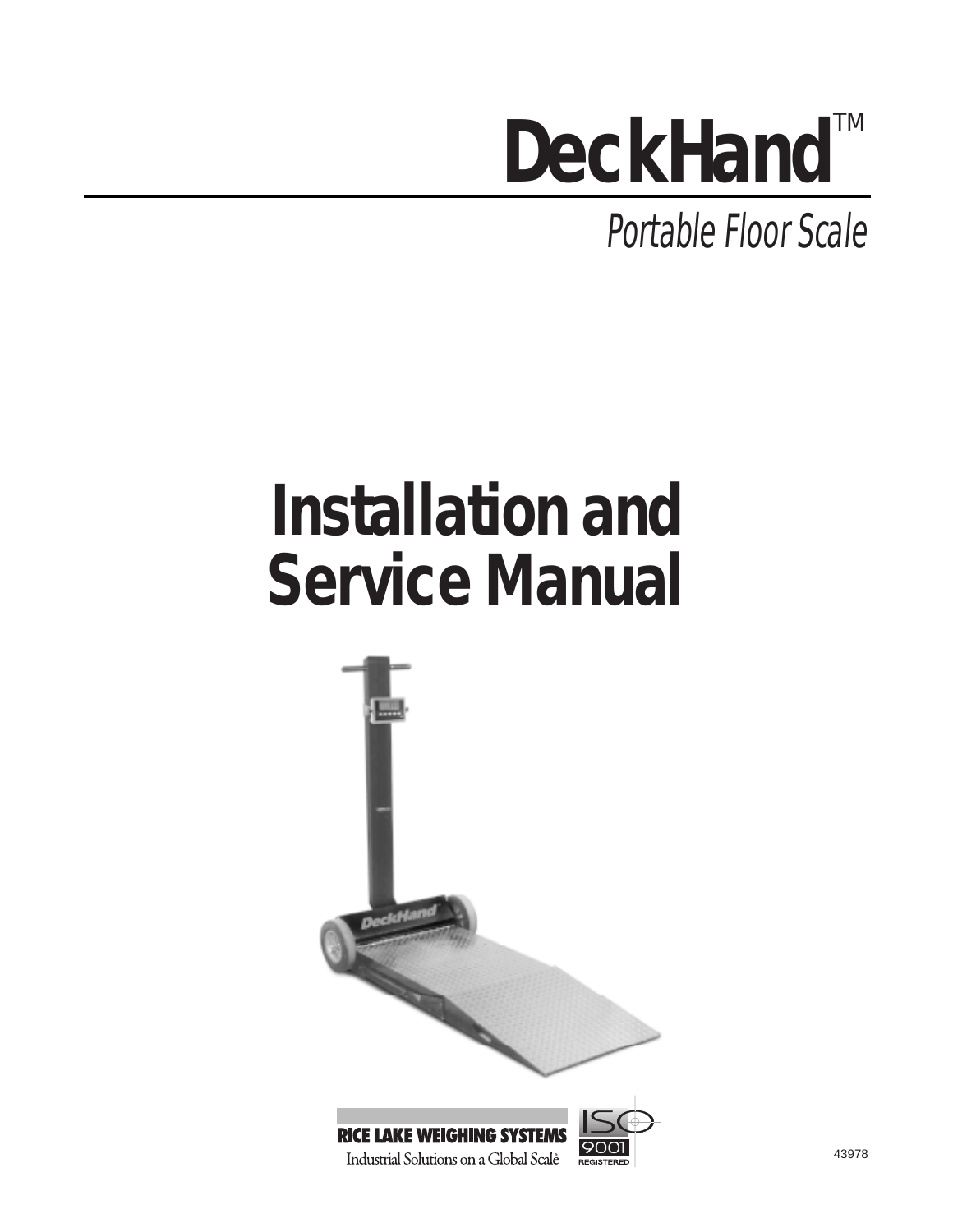# **Contents**

| 1.0 |     |  |  |  |  |  |
|-----|-----|--|--|--|--|--|
|     | 1.1 |  |  |  |  |  |
|     | 1.2 |  |  |  |  |  |
| 2.0 |     |  |  |  |  |  |
|     | 2.1 |  |  |  |  |  |
|     | 2.2 |  |  |  |  |  |
|     | 2.3 |  |  |  |  |  |
|     | 2.4 |  |  |  |  |  |
|     | 2.5 |  |  |  |  |  |
|     | 2.6 |  |  |  |  |  |
|     |     |  |  |  |  |  |
|     |     |  |  |  |  |  |
|     | 3.1 |  |  |  |  |  |
|     | 3.2 |  |  |  |  |  |
|     | 3.3 |  |  |  |  |  |
|     | 3.4 |  |  |  |  |  |
|     | 3.5 |  |  |  |  |  |
|     | 3.6 |  |  |  |  |  |
| 4.0 |     |  |  |  |  |  |

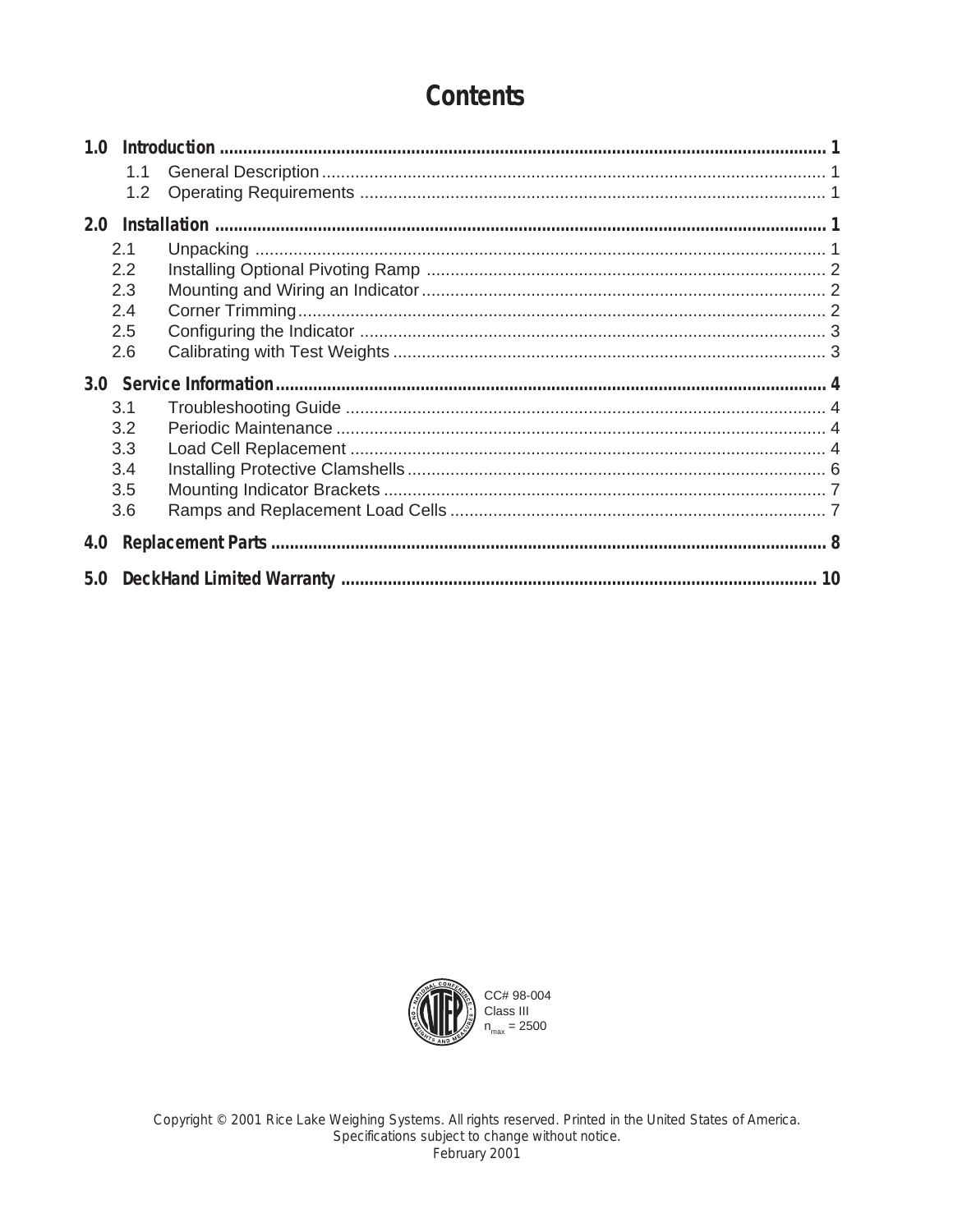# **1.0 Introduction**

# **1.1 General Description**

The DeckHand™ Portable Floor Scales are fully electronic, NTEP-certified floor scales allowing oneperson portability on large rubber wheels. Available in painted steel or stainless steel construction, these rugged scales come in 500 lb, 1000 lb, and 2000 lb capacities.

The heavy diamond-tread platform is 30-1/2" x  $24-1/4$ " (0.77 m x 0.62 m) with an overall base height of only 4-1/2" (0.11 m). The addition of an optional low-angle ramp allows one person to easily roll on a barrel or wheel on a hand truck. The free-floating ramp pivots back over the deck and rests on the mast for compact storage or balanced portability.



# *Figure 1: Optional Pivoting Ramp and Indicator*

An efficient off-center arrangement of two highcapacity, single-point load cells yields legal-for-trade accuracy. Electronic components are double-protected from rough use. A RoughDeck™ stainless steel NEMA 4X junction box (SST version only) is further protected by mounting within the mast. The mild steel scales use FRP junction boxes. The optional indicator mounts on a universal bracket high enough on the 59" (1.50 m) mast to clear the tallest loads.

In addition to ramps, available options include stainless steel load cell guards (clamshell) and any Rice Lake IQ

> Authorized distributors and their employees can view or download this manual from the Rice Lake Weighing Systems distributor site at www.rlws.com.

series indicator. Other indicators can be readily mastmounted with slight modifications.

# **1.2 Operating Requirements**

# **Electrical Grounding**

Rolling or wheeling loads onto the scale can build up large static charges that may damage the attached indicator unless it is properly grounded to prevent ESD. This is especially true in dry environments where charges drain off slowly, or if wheeling on materials which already contain a static charge, like rolls of paper or plastic film material that have been recently spooled.

To prevent ESD damage, the indicator requires a three-prong 120 VAC outlet plug with continuous earth ground. Do not attempt to use the scale with twoprong 120 VAC power without a ground.

# **Load Cell Excitation**

Rated Excitation: 10 VDC Maximum Excitation: 15 VDC mV/V Signal Output: 2 mV/V

#### **Grade Level Requirements**

The bubble level built into the platform should indicate a level condition in use. On uneven floors, place temporary shims under feet not contacting the floor.

# **Safe Static Overloading Capacity**

Maximum: 150% of scale capacity

# **2.0 Installation**

#### **Overview**

Assembly of the scale consists of the following steps:

- 1. Unpacking
- 2. Installing optional pivoting ramp
- 3. Mounting and wiring the mast and indicator
- 4. Configuring the indicator
- 5. Calibrating the unit with test weights

# **2.1 Unpacking**

The standard scale, with no added options, is shipped with load cells and indicator cable pre-wired into the junction box on the mast. The indicator can be mounted and wired after unpacking.

Remove all packing material and inspect base and mast components for visible damage caused during shipment.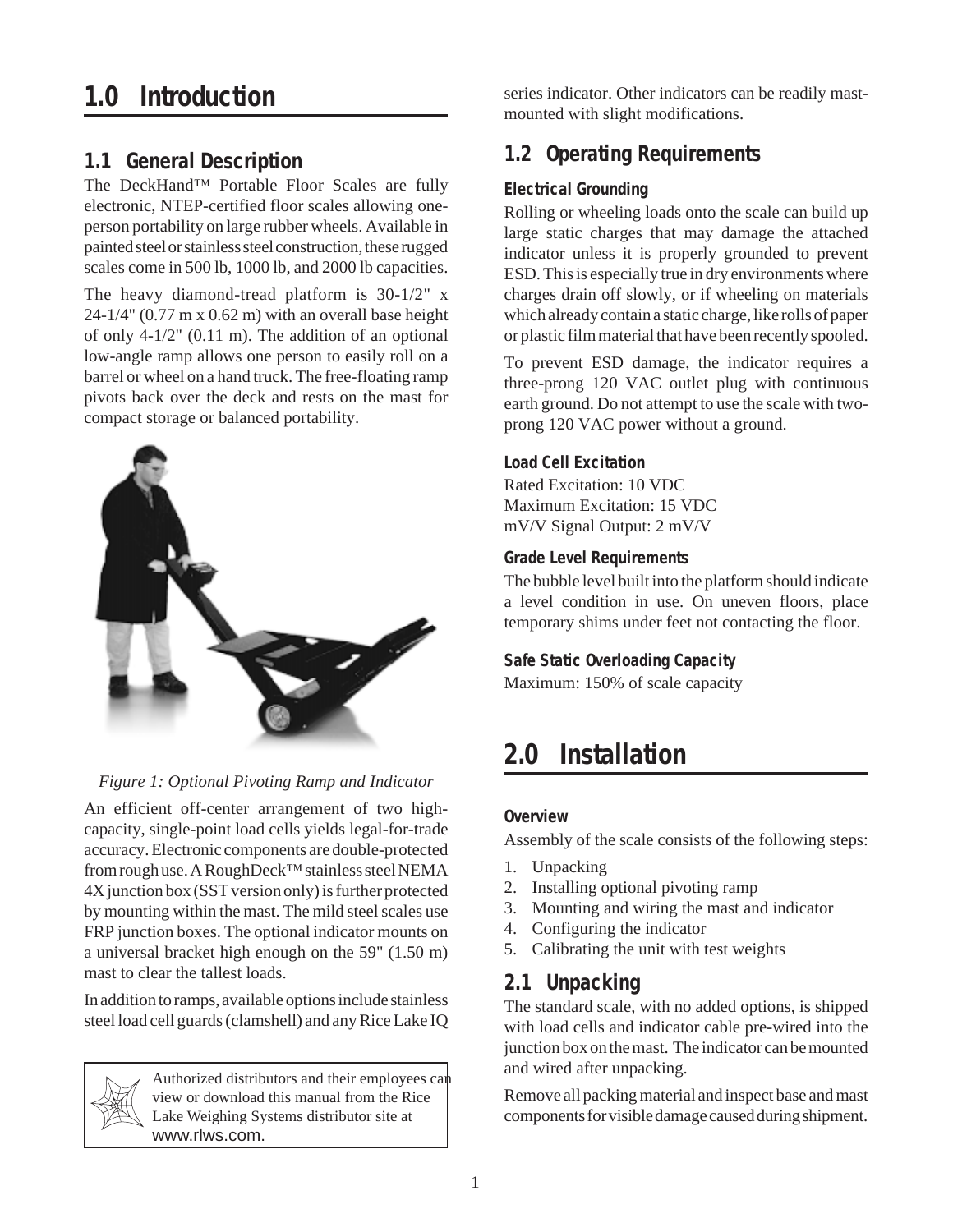# **2.2 Installing Optional Pivoting Ramp**

If the optional ramp is to be installed, set it flat on the floor in position in front of the scale so the holes in the base align with the holes in the ramp pivot arms.



*Figure 2: Pivoting Ramp*

Insert a shoulder bolt with a single washer through an arm pivot hole. Slide three plastic pivot washers onto the bolt for clearance between the arm and the base (see Fig. 10). After the bolt engages the threads in the base, tighten the shoulder bolt snugly. Repeat for the other side.

# **2.3 Mounting and Wiring the Mast and Indicator**

# **Assembling Mast to Base**

Remove back plate from mast. Carefully insert mast into window in base. Align holes and secure with fasteners (refer to diagram on page 8). Wrap excess cable around hooks in mast. Re-assemble back plate to mast.

# **Attaching Indicator Bracket to Mast**

The DeckHand is supplied with a universal mounting plate for a variety of RLWS indicators. Bolt indicator bracket onto the mounting plate on the mast with the bolts, washers, and nuts provided.

Set the two large plastic washers provided near the thumbscrew bolts used to hold the indicator in the bracket. Put the bolts and washers within close reach of the bracket—you'll need them for the next step.

### **Mounting the Indicator**

Spread the bracket arms enough to slide the indicator between the bracket arms. Line up the bracket holes with the threaded enclosure holes. Slide a plastic pivot washer between each arm and the indicator enclosure at the holes.



*Figure 4: Top View of Indicator and Bracket*

Insert the thumbscrew bolts through the bracket arms, through the washers, and into the threaded holes of the indicator enclosure. Tighten bolts snugly so the indicator remains at the desired viewing angle.

# **Wiring Load Cell Cable to Indicator**

The load cell cable from the J-box to the indicator is pre-wired to the INDICATOR terminal inside the Jbox. Attach the loose end of this cable to the indicator's load cell input terminal according to the corresponding pin functions on the J-box INDICATOR terminal. When completed, tighten the cord grip around the cable where it passes through the indicator case.

# **2.4 Corner Trimming**

The DeckHand scales are factory-trimmed so each load cell shares an equal part of the weight load.

Further corner-trimming is unnecessary unless a load cell is replaced. See Section 3 for complete information on corner trimming after load cell replacement.

| Load Cell Cable Color<br>(J-box to indicator) | J-Box<br><b>Terminals</b> | Load Cell Cable Color<br>(load cells to J-box) |
|-----------------------------------------------|---------------------------|------------------------------------------------|
| Green                                         | $+$ Fxcitation            | Green/Blue                                     |
| <b>Black</b>                                  | $-Fxcitation$             | Black/Brown                                    |
| Red                                           | +Signal                   | Red                                            |
| White                                         | -Signal                   | White                                          |
| Bare                                          | Shield                    | Yellow                                         |

*Table 1: Load Cell Cable Wiring Code*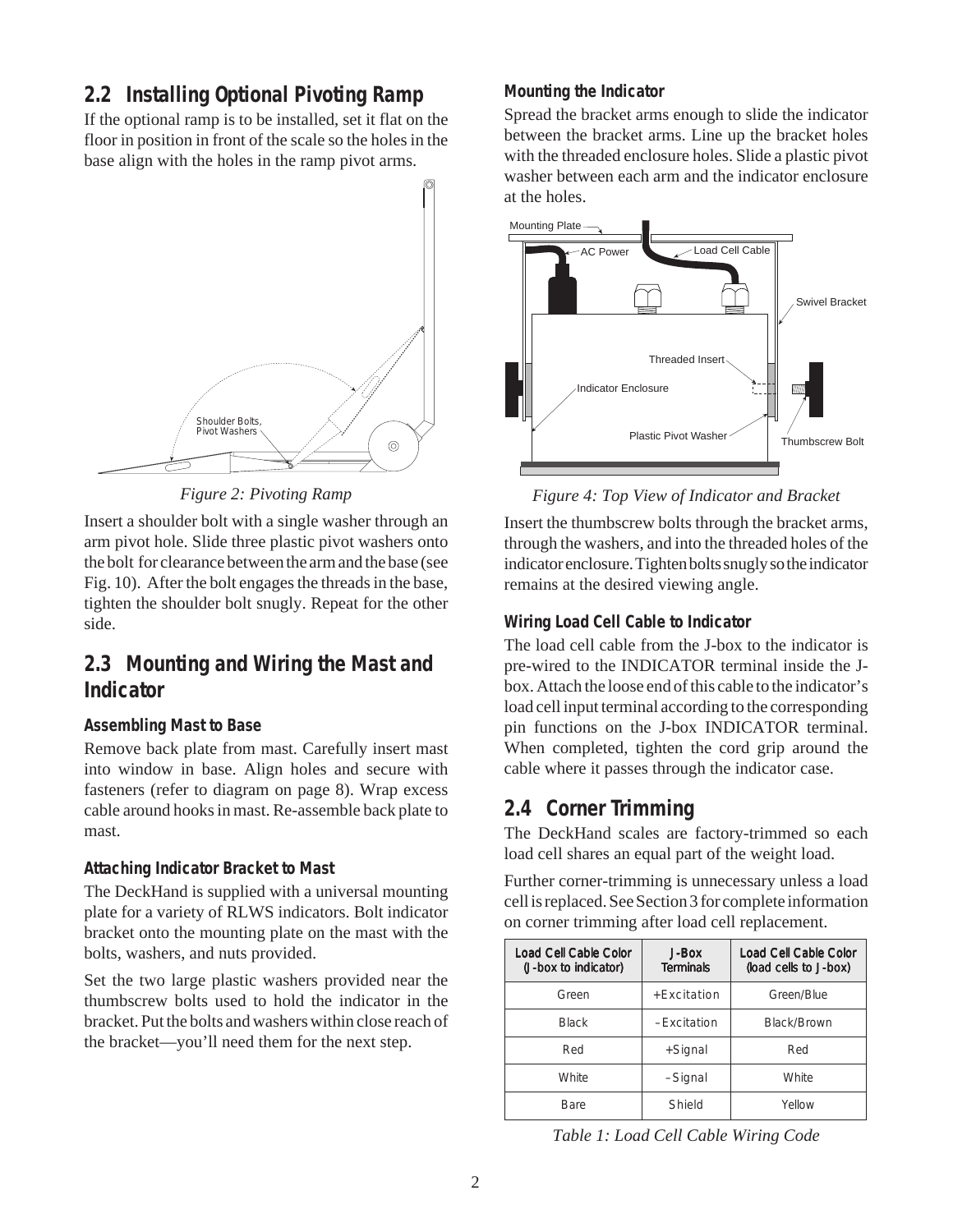# **2.5 Configuring the Indicator**

Refer to the indicator manual for information on configuring the indicator for your application.

If using the DeckHand for a legal-for-trade application, do not configure the indicator for more divisions than the NTEP Class III maximums below:

- 500 lb capacity: 2500 divisions
- 1000/2000 lb capacity: 2000 divisions

The following sample configuration parameters will yield those maximum divisions:

| <b>Scale Capacity</b>    | 500 lb | 1000 lb | 2000 lb |
|--------------------------|--------|---------|---------|
| Grads                    | 2500   | 2000    | 2000    |
| Decimal Point            | 0.0    | 0.0     |         |
| <b>Display Divisions</b> | 2      | 5       |         |
| Units                    | lbs    | lbs     | lbs     |

*Table 2: Sample Configuration*

# **2.6 Calibrating with Test Weights**

Refer to the indicator operating manual to determine correct calibration procedure.

Before beginning calibration, put the scale in the same temperature environment where it will be used. Power up the indicator so it can warm up for at least 20 minutes before starting calibration.

The scale should be "exercised" before calibration to be certain that everything is seated. Load the scale to near capacity two or three times.

The following test weights are recommended for the most accurate calibration of the various models:

| <b>Scale Capacity</b> | 500 lb | 1000 lb | 2000 lb   |
|-----------------------|--------|---------|-----------|
| Test Weights (75%)    | 375 lb | 750 lb  | $1500$ lb |

#### *Table 3: Recommended Calibration Weights*

With scale base level and no load on the scale, place the indicator in calibration mode and do a zero calibration according to the indicator manual.

Place test weights on the platform equal to the value shown in Table 3 (75% of the scale's capacity). Do a span calibration according to the indicator manual.

Remove the test weights and check the zero reading. Repeat the calibration process if necessary.

The calibrated DeckHand scale is now ready for operation.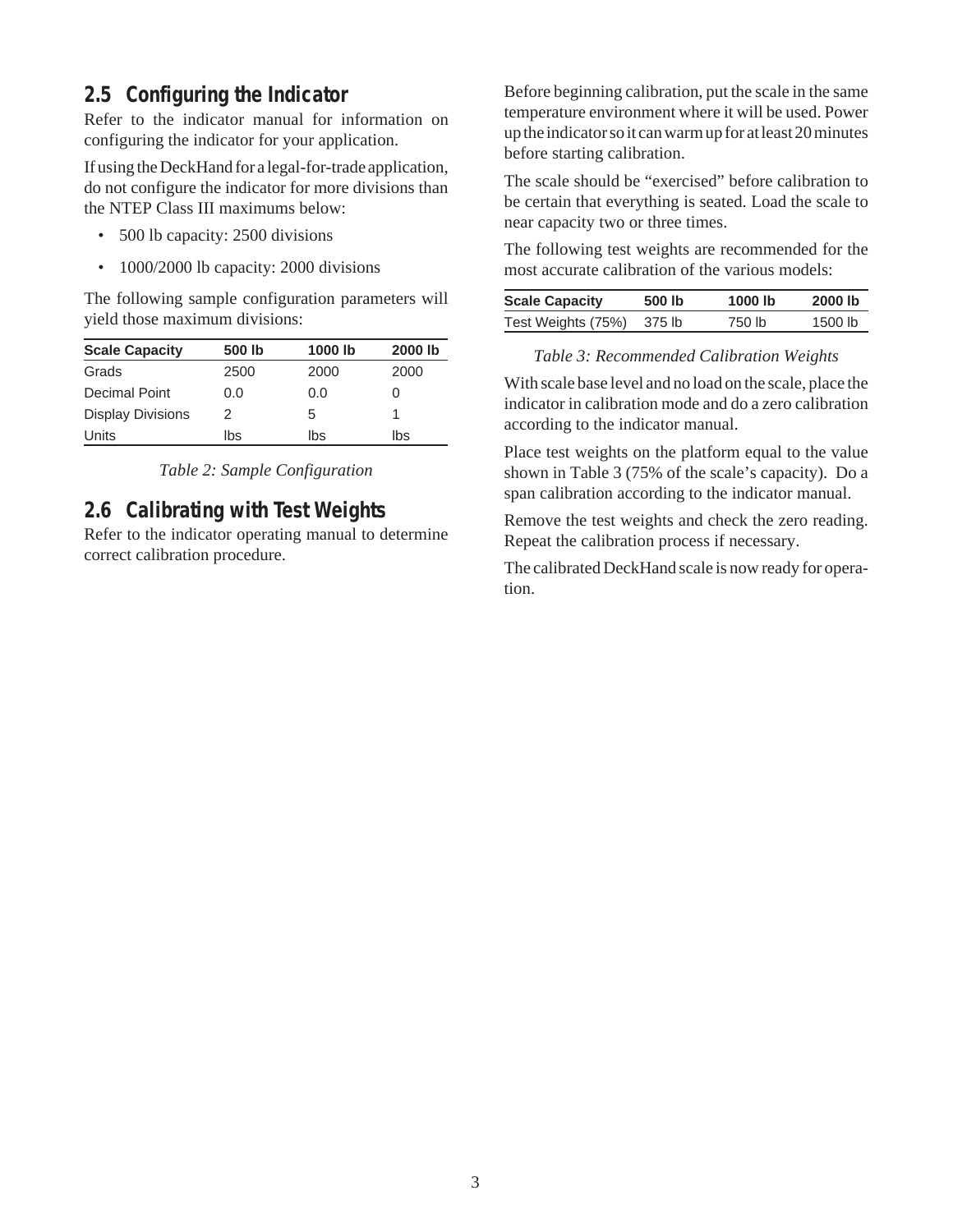# **3.0 Service Information**

# **3.1 Troubleshooting Guide**

# **System does not operate—no display**

- Power disconnected: *Check and reconnect.*
- Indicator fuse blown: *Check for cause. Replace.*
- Interface cable cut or disconnected: *Repair.*
- Signal leads incorrectly connected at indicator: *Install according to indicator installation manual.*

# **Display stays at zero**

- Indicator faulty: *Service indicator.*
- Load cell connections faulty: *Check cable connections in junction box and at indicator.*
- Load cell overload screws turned fully in: *Loosen overload screws to 0.020" gap.*

# **Erratic weights**

- Vibration near scale: *Remove source of vibration or increase digital filtering.*
- Platform not level: *Level scale by shimming if necessary.*
- Load cell or cable water damage: *Replace.*
- Debris under load cells or platform: *Clean.*
- Indicator faulty: *Use simulator to test indicator for stability. Service indicator.*

# **Consistently high or low weights**

- Indicator not properly adjusted to zero: *Zero the indicator according to operating manual.*
- Platform binding: *Obtain adequate clearance for free platform movement.*
- Indicator not calibrated: *Calibrate according to indicator manual and Section 2.6.*
- Load cells cables pinched between platform and base: *Reroute cables to provide clearance.*
- Load cells faulty: *Test and replace load cells if necessary.*

# **3.2 Periodic Maintenance**

Two important spaces—between the platform side and frame, and beneath the platform—should be periodically cleaned to prevent debris build up.

The platform can be removed for periodic cleaning by unscrewing the locknuts from the four welded studs on the underside of the platform. The platform can then be lifted off the load cell channels for cleaning.

When cleaning beneath the platform, be careful not to move the load cell cables to a new position where they can be pinched by the platform in operation.

# ! **Caution**

*Do not attempt to spray wash scales with nonhermetically sealed load cells. Water damage is a common cause of failure in non-hermetically sealed load cells.*

Use care with hot water washdowns for hermetically sealed load cells. The hot water may not damage the load cells, but the elevated temperatures can cause incorrect readings until the unit cools to room temperature.

When replacing the platform, tighten the four locknuts on the welded studs only until the flat washers beneath them contact the channel surface. Do not tighten the nuts further and compress the cushion pads between platform and channels. The platform must be freefloating on resilient pads for continued accuracy.

# **3.3 Load Cell Replacement**

# **Disassembly**

- 1. Remove the four locknuts and washers that secure the platform to load cell channels. Lift off the platform. Remove the column back plate to gain access to the J-box.
- 2. Determine which load cell is defective. Use a hardened hex-drive bit and large ratchet wrench to remove the four hex-drive countersunk machine screws holding the channel to the defective load cell underneath. Lift off the channel and the spacer on top of the load cell. Note how the load cell cable is routed on its cable hold downs.
- 3. Cut the plastic tie at each hold-down to free the cable. Remove the load cell wires from the load cell terminal in the J-box. Loosen the cord grip and pull the cable out of the J-box. Unwind the excess cable from the cable-storage studs and pull it out of the mast cavity.
- 4. Turn the scale on its side to remove the lower load cell screws. With the hex-drive bit and ratchet wrench, remove the four cap screws and lock washers that hold the cell to the mounting plate. Lift off the cell and spacer plate beneath.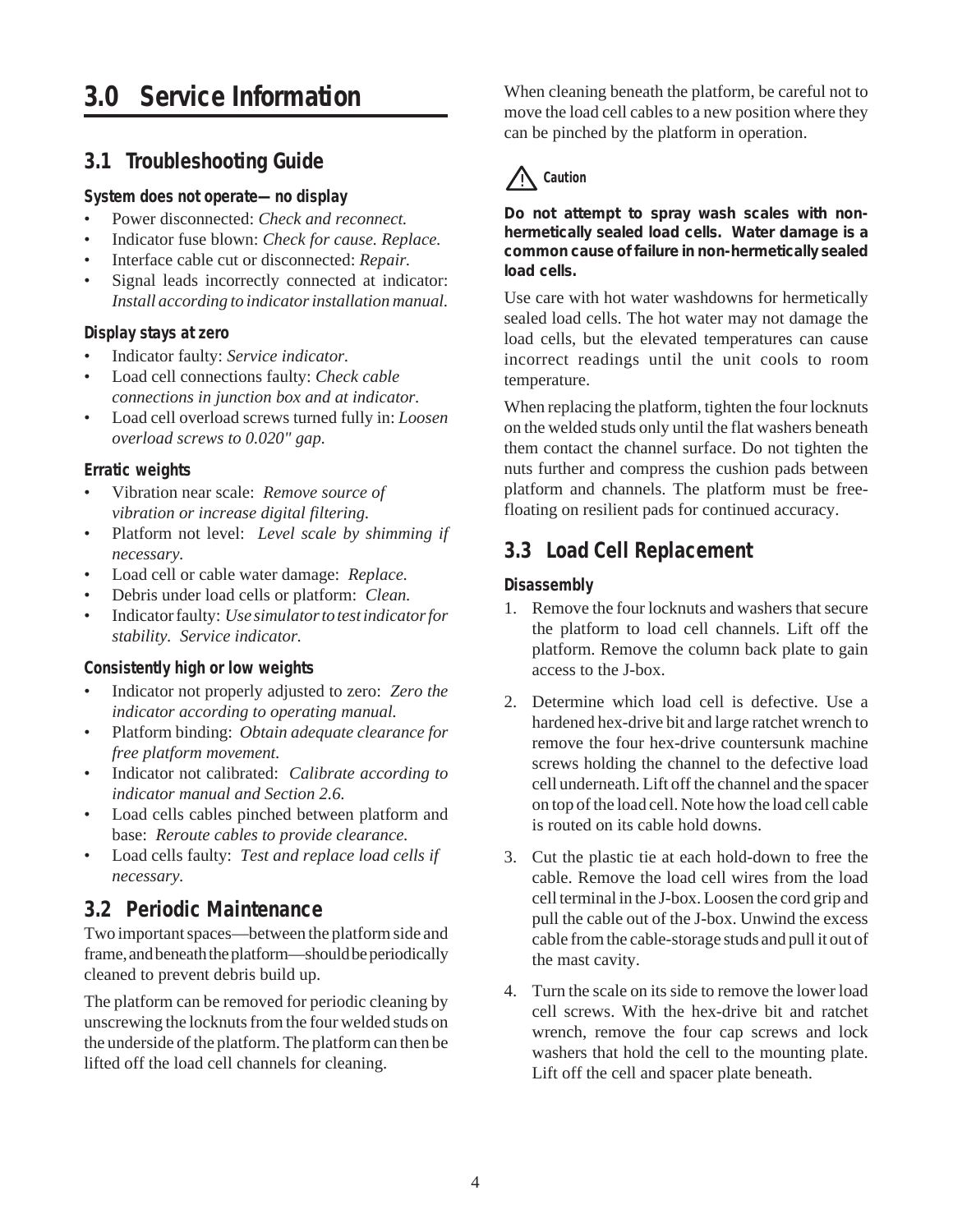#### **Reassembly**

Tilt and block the scale base enough that you have comfortable access to the load cell screws from underneath the base. Position the new load cell with the cable to the inside and the label readable from the outside. Be sure the load cell body is not contacting the overload stop screw. Back the screw off if necessary (it was secured with Loctite at the factory and will turn hard).

- 1. Set the spacer block and load cell into position. Insert the four load cell screws from the bottom finger-tight only; final adjustments in load cell position are necessary before the screws are torqued.
- 2. Run the new load cell cable to the J-box using exactly the path dictated by the cable existing ties. The existing cable hold downs keep the cables under the middle of each load cell channel, where they are protected from accidental crimping between the flexing channels and the frame. When new cable ties are attached, feed the cable through the cutout in the frame and into the mast cavity. Do not shorten the load cell cable; it is temperaturecompensated for the supplied cable length. Wind the excess cable around the cable-storage studs, leaving enough free to wire into the junction box.
- 3. With the load cell still loose enough for final adjustment, set the top spacer block and load cell channel on the cell and insert the self-centering countersunk load cell screws. Tighten these screws alternately with a hex-drive bit and ratchet wrench to a final torque of 20 ft-lb for mild steel models and 12 ft-lb for stainless steel models.
- 4. Adjust the load cell/channel assembly so it is parallel with the other channel. Measure across the holes in the front and rear of the channels. Adjust the new cell so that distance is equal, then tighten the load cell cap screws from underneath to a final torque of 20 ft-lb for mild steel models and 12 ft-lb for stainless steel models. Check again to be certain the cable will not be pinched by the flexing channel in operation.

Finally, put a drop of Loctite on the overload stop screw and set it for a 0.020" gap with the load cell.

#### **Wiring Load Cells into J-Box**

Feed the load cell cable into the J-box cord grip closest to its terminal. When facing the scale, the left load cell is wired to terminal 4 of the J-box, and the right load

cell is wired to terminal 1. Note that the wire traces for cells 2 and 3 (JU-2, JU-3 ) have been cut, making those unused channels inactive.

Connect wires according to Table 1 on page 2. Pull excess cable out of the J-box and tighten the cable cord grip snugly. The rubber seal will protrude slightly from the cord grip when tightened enough to be waterproof (SST models).



*Figure 5: DeckHand Junction Box Cutaway*

#### **Replacing Deck Platform**

Put the scale flat on the floor and set the platform on the channels so the welded studs drop into the channel holes. Tilt and block the scale up again and install a flat washer and locknut on each stud. Turn the locknut onto each stud until the washer just contacts the channel underside. Do not tighten the locknuts so the cushioning pads are compressed. The platform must be free floating for accuracy; the locknuts merely serve as lift off protection.

#### **Corner Trimming**

All DeckHand scales are delivered with the junction box trimmed, but re-trimming to equalize loading is necessary after replacing a load cell.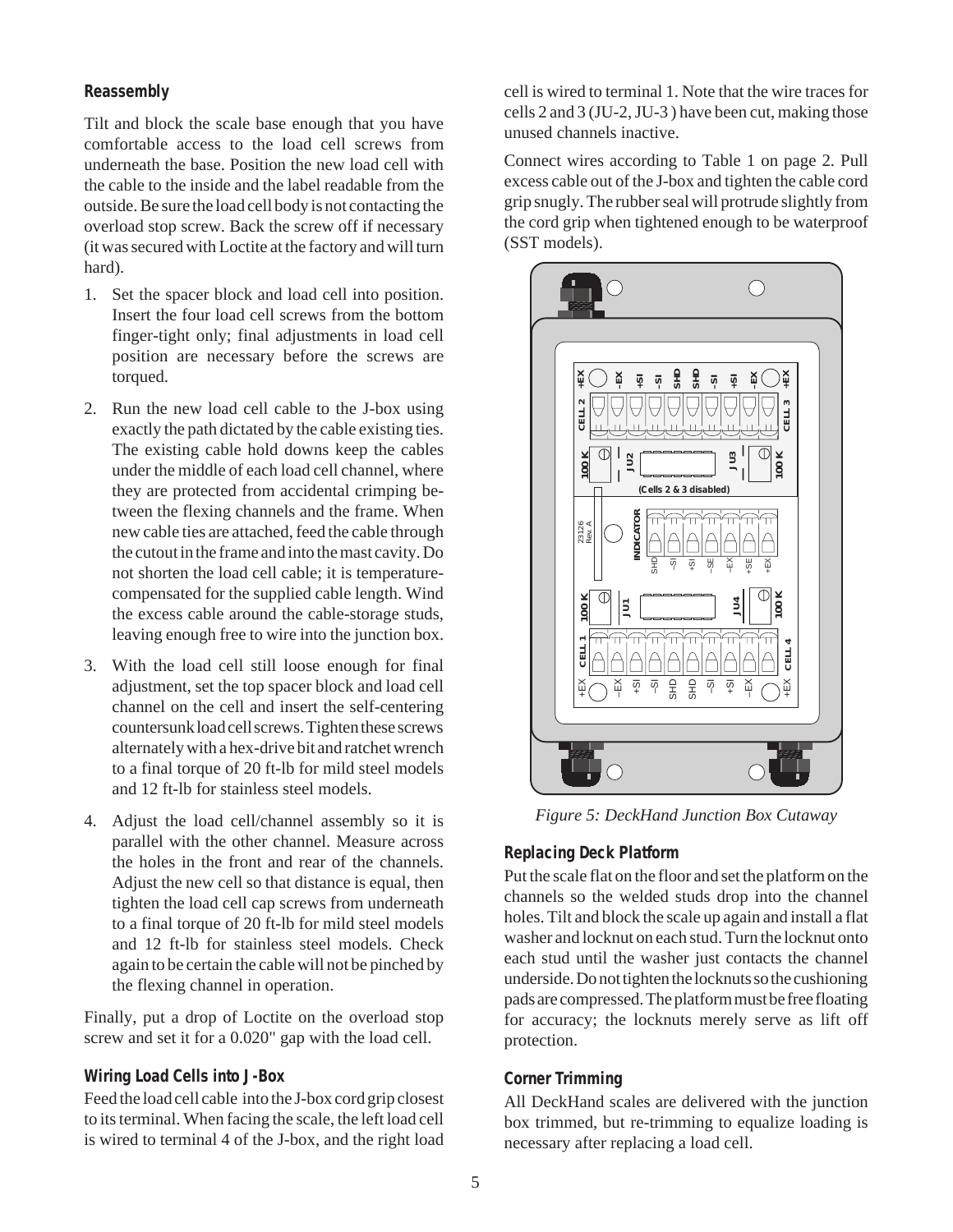To trim the scale, the output from each load cell must be matched by adjusting the signals with potentiometers at the junction box—a process known as trimming.

The indicator must be connected and approximately calibrated, but it need not indicate the exact weight value. An exact calibration will be done after trimming.

A test weight is required for corner trimming. The recommended minimum test weight for all DeckHand models is 25% of scale capacity.

1. Remove the junction box cover and identify the correct load cell terminal corresponding to each side of the scale (labeled CELL 1, and CELL 4).



*Figure 6: Cell 1 and Cell 4 Potentiometers*

- 2. With scale level and no weight on the scale, zero the indicator. Then turn potentiometers for cells 1 and 4 fully clockwise to get the maximum signal from each load cell. A clicking sound can be heard when full signal is reached.
- 3. With both potentiometers at full signal, place the test weight over left or right side of platform and record the indicated weight reading. Repeat the process for the other side. The load cell with the lowest reading will be used as the reference cell and will not be trimmed.
- 4. Place the test weight over the side reading high and turn that cell's potentiometer to adjust the cell output down to the reference cell output.
- 5. Rezero the indicator and repeat the test until both sides are within  $\pm 0.1\%$  of the test weight being used. Adjustments are somewhat interactive, so adjusting the higher output may affect the reference cell output.
- 6. Secure extra cable length by wrapping it around the cable storage pegs inside the mast.
- 7. When corner trimming is complete, pull any excess cable out of the junction box enclosure and tighten the strain relief hubs snugly with a wrench. To be watertight, the hubs must be tightened to the point where the rubber sleeving begins to protrude out of the hub (SST models).
- 8. Replace the J-box cover and column back plate.
- 9. Recalibrate per Section 2.6 of this manual.

# **3.4 Installing Protective Clamshells**

Stainless steel clamshells—load cell protectors—are mounted around the load cells to provide an extra degree of spray protection. The lower protector is slightly smaller than the upper one which overlaps on all sides. The load cell cable exits through the bottom surface of the lower clamshell then through a hole in the mounting plate.



*Figure 7: Clamshell Load Cell Protectors*

- 1. To attach clamshells, remove all channels, load cell screws and load cells. Place lower clamshell directly on mounting plate with overload stop screw centered in the clamshell's largest hole.
- 2. Add mounting spacer and align all four holes. Position load cell on spacer and insert load cell screws and lock washers from beneath mounting plate through clamshell and spacer and into load cell. Tighten the four screws finger tight only so the cell can still be moved slightly for final positioning.
- 3. For final positioning, measure to be sure load cells are parallel to each other and to the frame. It may be easier to mount one load cell first so it is parallel to the frame, then measure equal distances between the ends of the two load cells to get them parallel with each other. When correctly positioned, retighten the load cell screws to original torque specifications (20 ft-lb for mild steel screws,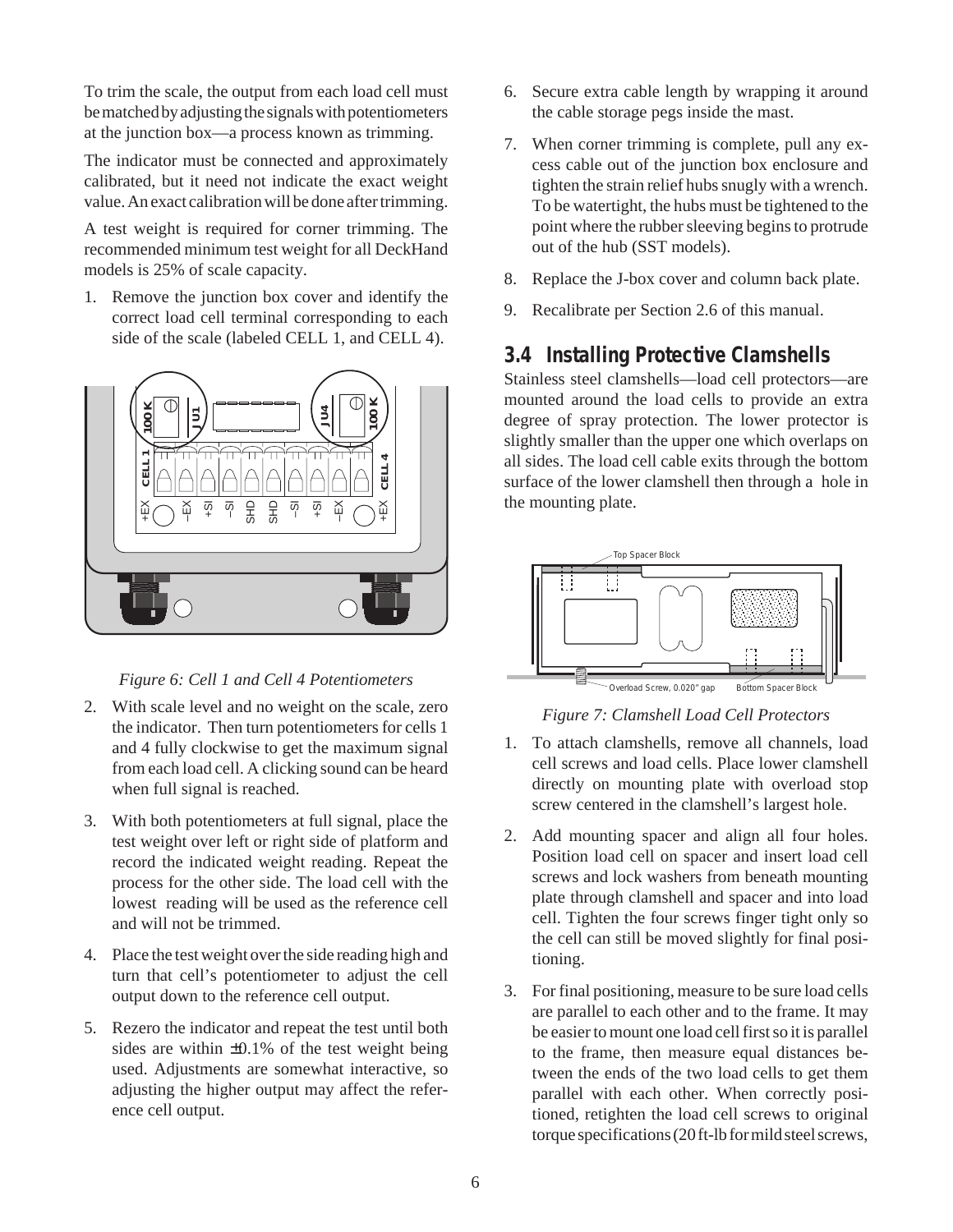12 ft-lb for stainless steel screws).

- 4. Position top spacer blocks on load cells, then set upper clamshells on spacer blocks and align holes. Place load cell channels so all four holes line up, then turn in the self-centering countersunk screws. Tighten to same torque settings as lower load cell screws.
- 5. Replace scale deck onto load cell channels.
- 6. Reset overload stop screws by turning them in until they just contact the load cell, then back off 0.020".

Calibrate scale according to Section 2.6 on page 3.

# **3.5 Mounting Indicator Brackets**

A universal mount plate is welded to the DeckHand mast. The plate is predrilled to match the bracket of most indicators and are supplied with the

# $\circledcirc$

appropriate painted or stainless steel mounting hardware.

# **3.6 Ramps and Replacement Load Cells**







*Figure 10: Ramp Pivot Bolt*

| DeckHand<br>Model | Scale<br><b>PN</b> | Overall<br><b>Size</b> | Platform<br>Deck Size | Load Cell<br><b>PN</b> | <b>Load Cell</b><br>Capacity | Ramp<br><b>PN</b> | Ramp<br>Deck Size | Ramp<br>Weight   |
|-------------------|--------------------|------------------------|-----------------------|------------------------|------------------------------|-------------------|-------------------|------------------|
| DH-500            | 41293              | 31"W<br>41"L           | 24.25"W<br>30.5"L     | 41024                  | 250 kg<br>(550 lb)           | 43376             | 25"W<br>27"L      | 44 lb            |
| DH-1000           | 41294              | 31"W<br>41"L           | 24.25"W<br>30.5"L     | 41026                  | 500 kg<br>(1100 lb)          | 43376             | 25"W<br>$27"$ L   | $44$ lb          |
| DH-2000           | 41295              | 31"W<br>41"L           | 24.25"W<br>30.5"L     | 41027                  | 635 kg<br>(1397 lb)          | 43378             | 25"W<br>27"L      | 57 <sub>1b</sub> |
| <b>DH-500SS</b>   | 41296              | 31"W<br>41"L           | 24.25"W<br>30.5"L     | 41024                  | 250 kg<br>(550 lb)           | 43377             | 25"W<br>27"L      | $44$ lb          |
| <b>DH-1000SS</b>  | 41297              | 31"W<br>41"L           | 24.25"W<br>30.5"L     | 41026                  | 500 kg<br>(1100 lb)          | 43377             | 25"W<br>27"L      | 44 lb            |
| DH-2000SS         | 41298              | 31"W<br>41"L           | 24.25"W<br>30.5"L     | 41027                  | 635 kg<br>(1397 lb)          | 43379             | 25"W<br>27"L      | 57 <sub>1b</sub> |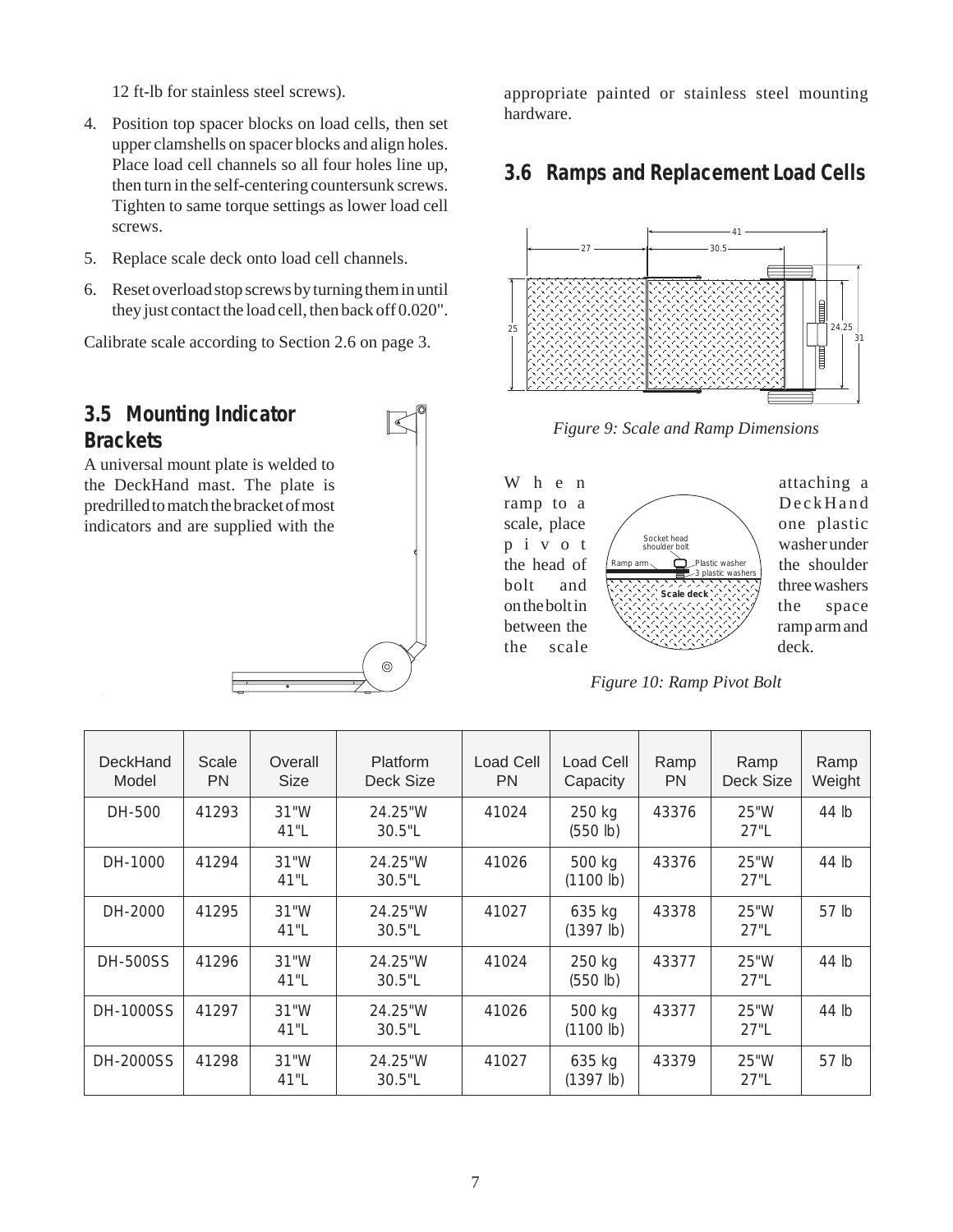# **4.0 Replacement Parts**

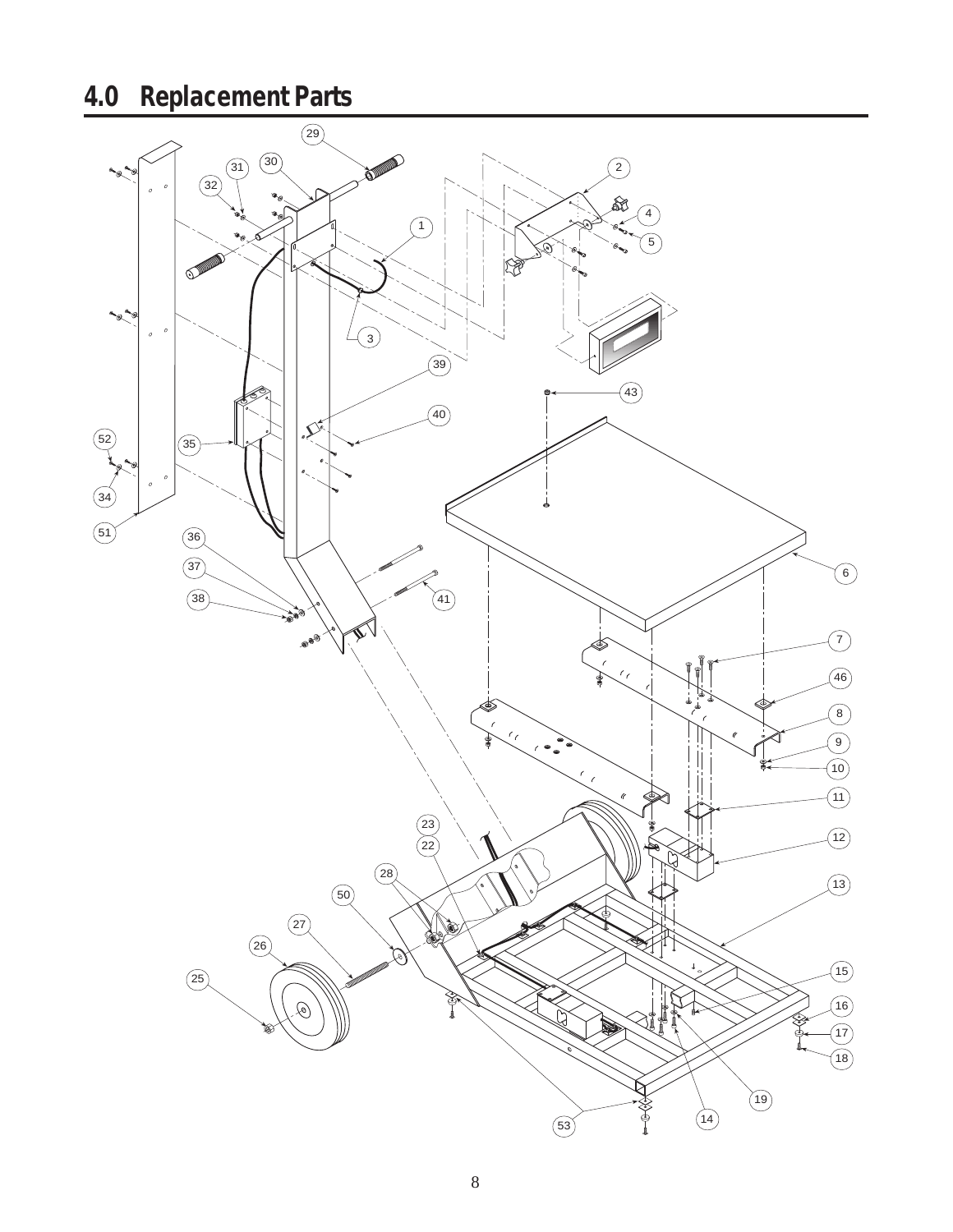| REF.           | <b>DESCRIPTION</b>                                       | <b>MILD STEEL</b><br><b>PN</b> | <b>STAINLESS</b><br><b>PN</b> |
|----------------|----------------------------------------------------------|--------------------------------|-------------------------------|
| $\mathbf{1}$   |                                                          |                                |                               |
| 2              |                                                          |                                |                               |
| 3              |                                                          |                                |                               |
| $\overline{4}$ |                                                          |                                |                               |
| 5              |                                                          |                                |                               |
| 6              |                                                          |                                |                               |
| 6              |                                                          |                                |                               |
| $\overline{7}$ |                                                          |                                |                               |
| 8              |                                                          |                                |                               |
| 8              |                                                          |                                |                               |
| 8              |                                                          |                                |                               |
| 9              |                                                          |                                |                               |
| 10             |                                                          |                                |                               |
| 11             |                                                          |                                |                               |
| 12             |                                                          |                                |                               |
| 13             |                                                          |                                |                               |
| 13             |                                                          |                                |                               |
| 14             |                                                          |                                |                               |
| 15             | Overload Stop Set Screw, 5/16 x 18NC x 1/2  14989  21933 |                                |                               |
| 16             |                                                          |                                |                               |
| 17             |                                                          |                                |                               |
| 18             |                                                          |                                |                               |
| 19             |                                                          |                                |                               |
| 22             |                                                          |                                |                               |
| 23             |                                                          |                                |                               |
| 25             |                                                          |                                |                               |
| 26             |                                                          |                                |                               |
| 27             |                                                          |                                |                               |
| 28             |                                                          |                                |                               |
| 29             |                                                          |                                |                               |
| 30             |                                                          |                                |                               |
| 31             |                                                          |                                |                               |
| 32             |                                                          |                                |                               |
| 35             |                                                          |                                |                               |
| 36             |                                                          |                                |                               |
| 37             |                                                          |                                |                               |
| 38             |                                                          |                                |                               |
| 39             |                                                          |                                |                               |
| 40             |                                                          |                                |                               |
| 41             |                                                          |                                |                               |
| 43             |                                                          |                                |                               |
| 46             |                                                          |                                |                               |
| 50             |                                                          |                                |                               |
| 51             |                                                          |                                |                               |
| 52             |                                                          |                                |                               |
| 53             |                                                          |                                |                               |